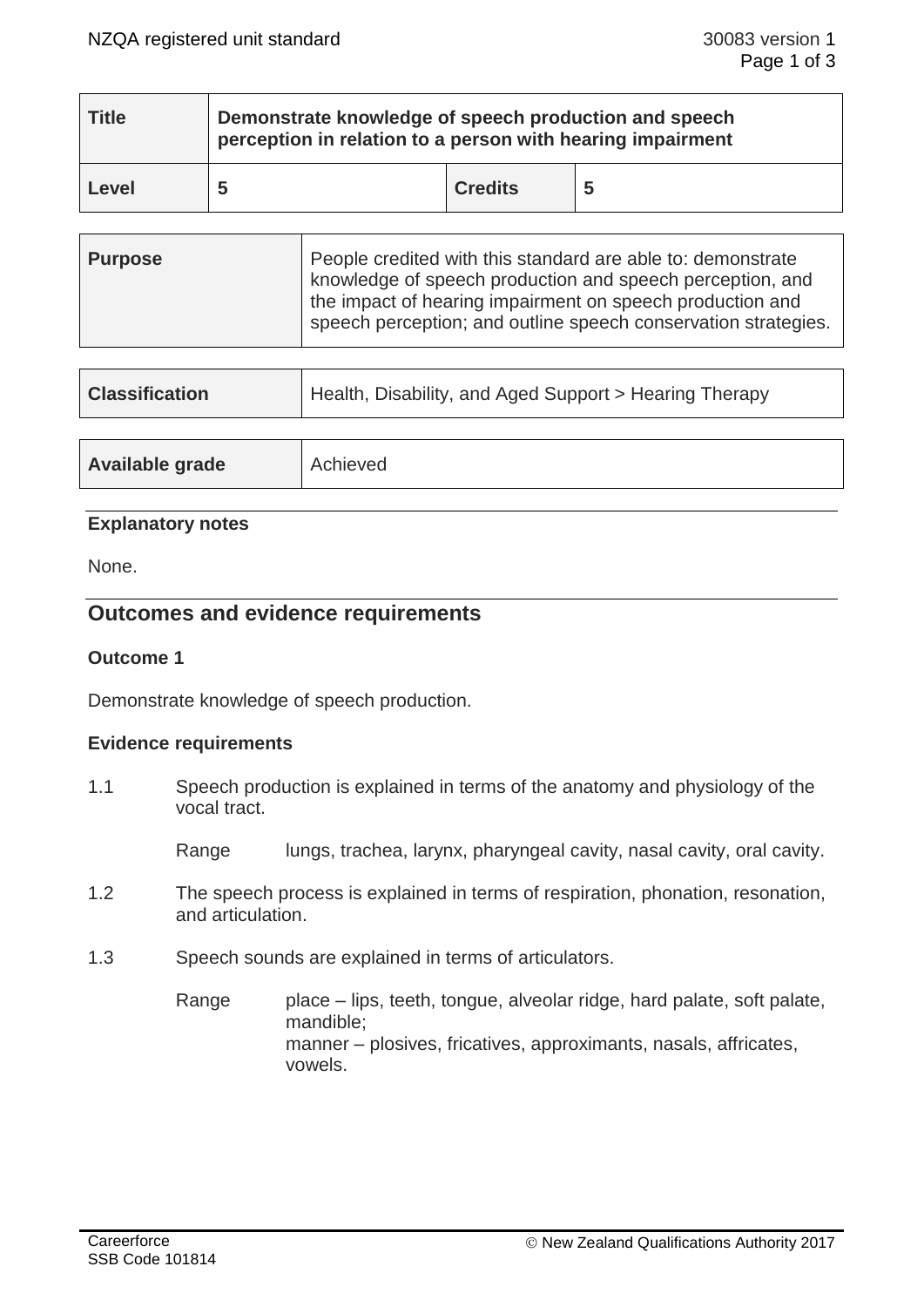# **Outcome 2**

Demonstrate knowledge of the impact of hearing impairment on speech production and outline speech conservation strategies.

### **Evidence requirements**

- 2.1 The impact of hearing impairment on speech production is explained in terms of phonation, resonation, intonation, and articulation.
- 2.2 Strategies to assist with the monitoring and conservation of speech production are explained in relation to the needs of the person with hearing impairment.
	- Range may include but is not limited to auditory exercises, clear speech, feel (tactile) of speech, rhythm and timing exercises, use of technical amplification and feedback from others; evidence of three strategies is required.

## **Outcome 3**

Demonstrate knowledge of speech perception.

#### **Evidence requirements**

- 3.1 Speech perception is explained in terms of interpretation and understanding of speech sounds.
	- Range explanation is in accordance with cognitive theories which may include but are not limited to – acoustic, motor, trace; evidence of two theories is required.

## **Outcome 4**

Demonstrate knowledge of the impact of hearing impairment on speech perception.

#### **Evidence requirements**

- 4.1 Speech sounds are explained in relation to their position on the speech spectrum.
- 4.2 The impact of hearing impairment on speech perception is analysed in terms of the communication environment.

Range acoustics, speaker, message, listener.

- 4.3 The impact of hearing impairment on speech perception is explained in terms of personal factors that may affect speech perception.
	- Range may include but is not limited to  $-$  age at onset of hearing loss, need to use speech, hearing aid history; cognitive ability, neuromuscular conditions; evidence of three factors is required.